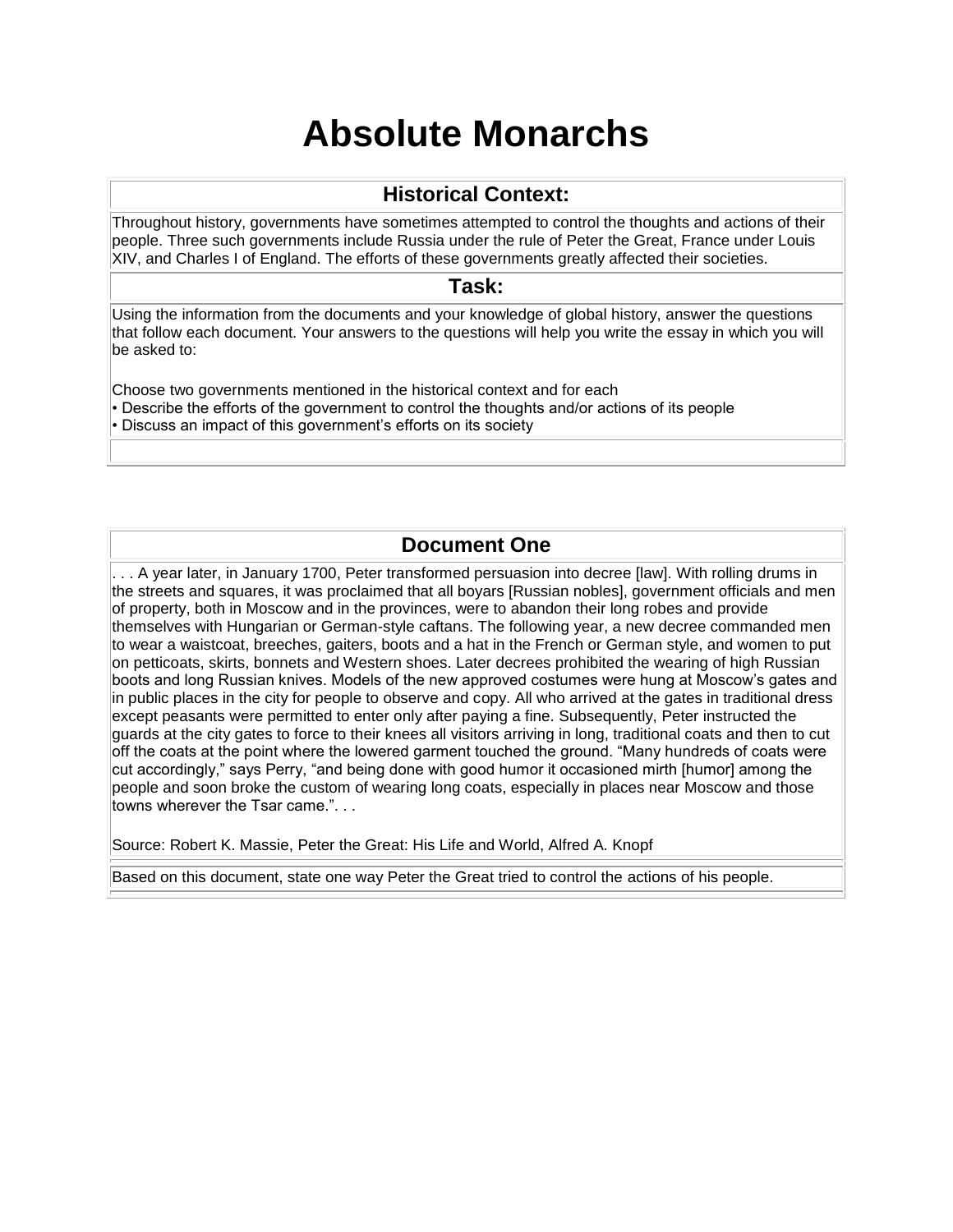

# **Document Three**

Our express pleasure therefore is, that the laws of our kingdom and canons of our Church be as well observed in that county, as in all other places of this our kingdom: and on the other part, that no lawful recreation shall be barred to our good people, which shall not tend to the breach of our aforesaid laws and canons of our Church: which to express more particularly, our pleasure is, that the bishop, and all other inferior churchmen and churchwardens, shall for their parts be careful and diligent, both to instruct the ignorant, and convince and reform them that are misled in religion, presenting them that will not conform themselves, but obstinately stand out, to our judges and justices: whom we likewise command to put the law in due execution against them.

What areas of people's lives is Charles I restricting?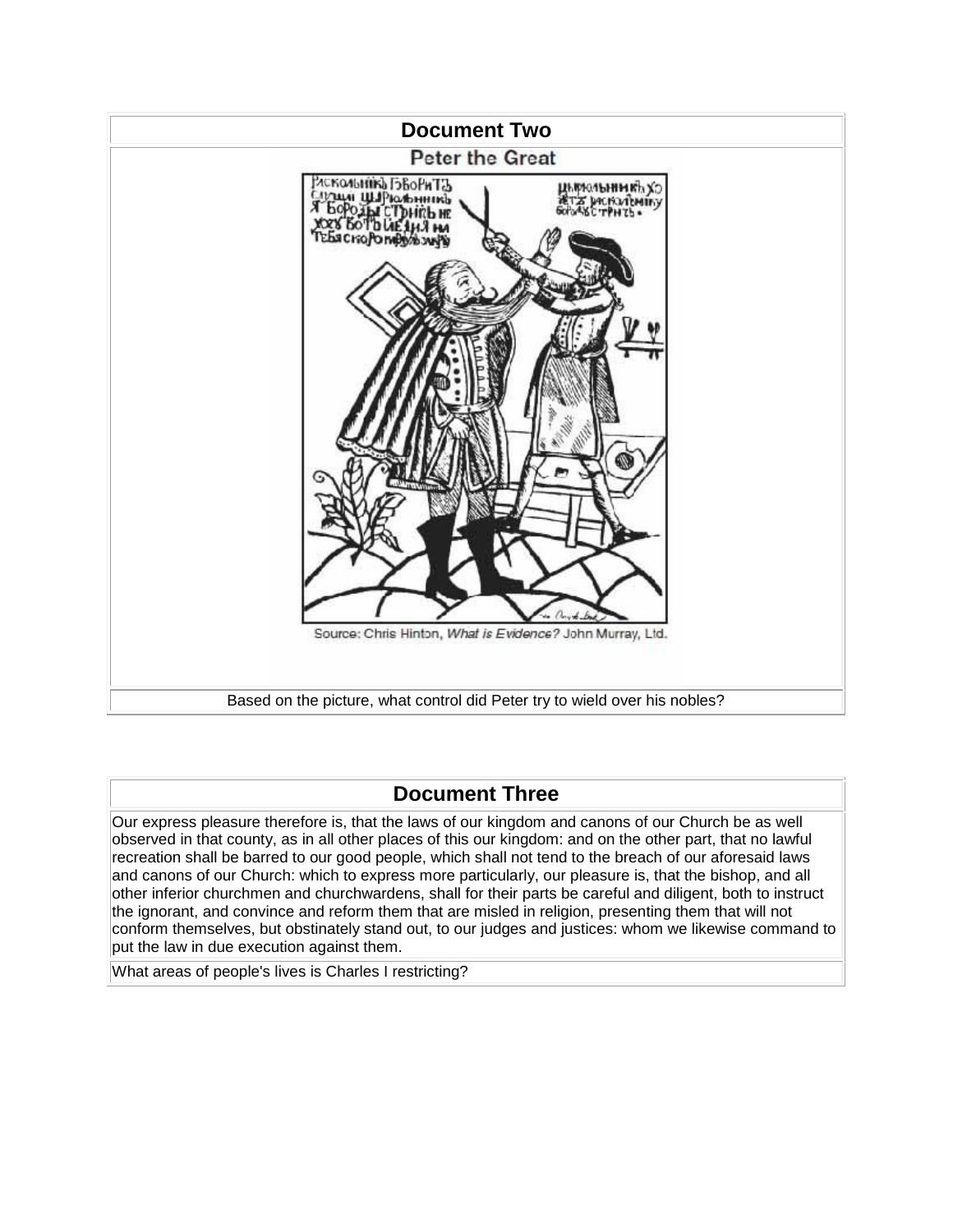#### **Document Four**

. . . Peter's military reform would have remained an isolated incident in Russian military history had it not left a distinct and deep impression on the social and intellectual composition of all Russian society, and even influenced future political developments. The military reform itself made necessary other innovations, first to maintain the reorganised and expensive military forces, and then to ensure their permanency. The new recruiting methods, by spreading military obligations to classes hitherto [up to this time] exempt, and thus affecting all social classes, gave the new army a more varied composition, and completely altered existing social relationships. From the time that noblemens' serfs and servants joined the new army as ordinary recruits instead of only as menials or valets [servants], the position of the nobility, which had been preponderant [dominant] in the old army, was completely changed. . . .

Source: Vasili Klyuchevsky, translated by Liliana Archibald, Peter the Great, St. Martin's Press

3a According to Vasili Klyuchevsky, what was one way Peter the Great attempted to control the Russian people?

3b According to Vasili Klyuchevsky, what was one effect Peter the Great's reform had on the Russian nobles?

## **Document Five**

Not only did he expect all persons of distinction to be in continual attendance at Court, but he was quick to notice the absence of those of inferior degree; at his lever, his coucher, his meals, in the gardens of Versailles (the only place where the courtiers in general were allowed to follow him), he used to cast his eyes to right and left; nothing escaped him, he saw everybody. If any one habitually living at Court absented himself he insisted on knowing the reason; those who came there only for flying visits had also to give a satisfactory explanation; any one who seldom or never appeared there was certain to incur his displeasure. If asked to bestow a favour on such persons he would reply haughtily: "I do not know him"; of such as rarely presented themselves he would say, "He is a man I never see"; and from these judgements there was no appeal. He always took great pains to find out what was going on in public places, in society, in private houses, even family secrets, and maintained an immense number of spies and tale-bearers. These were of all sorts; some did not know that their reports were carried to him; others did know it; there were others, again, who used to write to him directly, through channels which he prescribed; others who were admitted by the backstairs and saw him in his private room. Many a man in all ranks of life was ruined by these methods, often very unjustly, without ever being able to discover the reason; and when the King had once taken a prejudice against a man, he hardly ever got over it....

Source: Modern History Sourcebook: Duc de Saint-Simon: The Court of Louis XIV

What are two activities that nobles are required to do at Versailles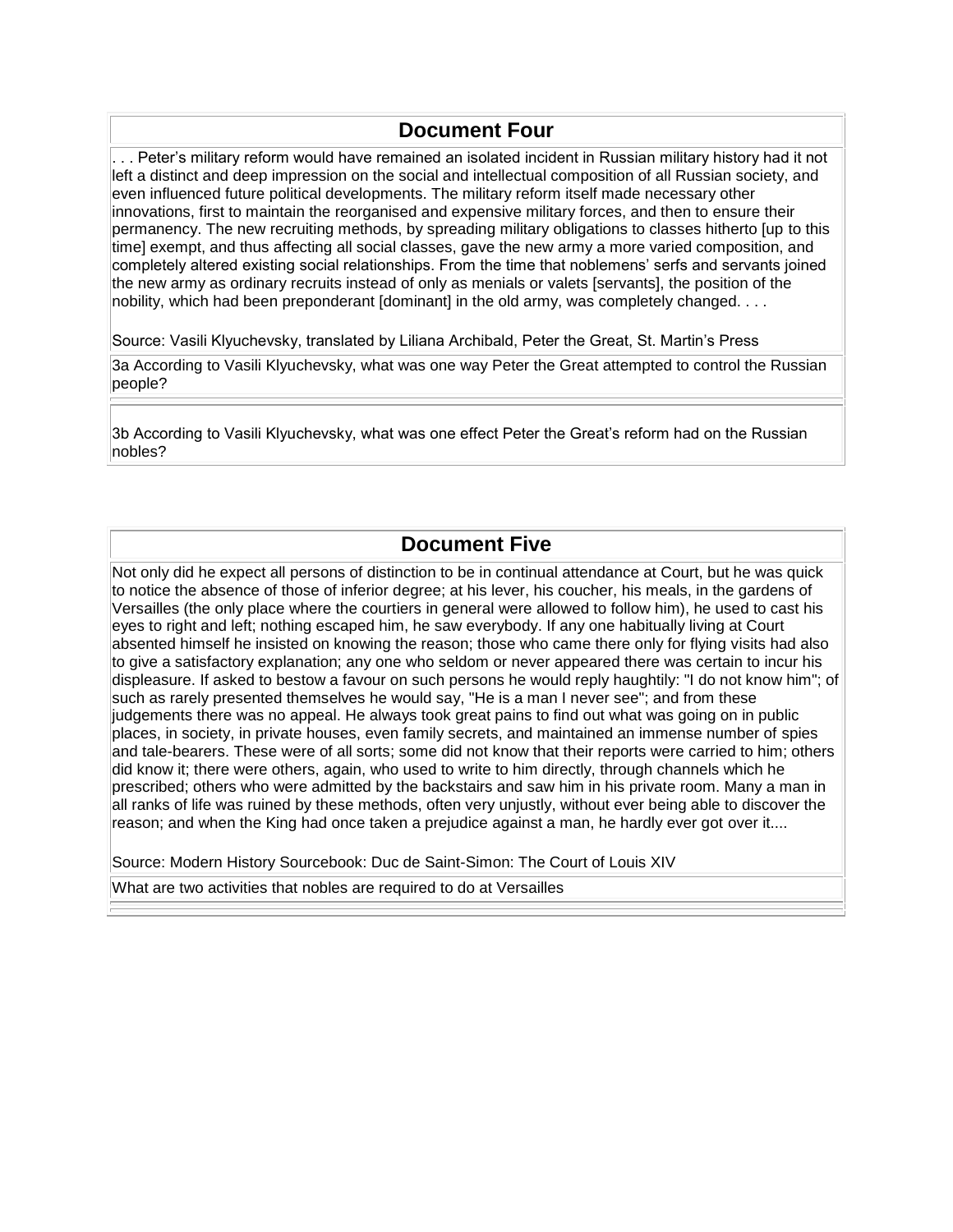### **Document Six**

Revocation of the Edict of Nantes, October 22, 1685

lV. We enjoin all ministers of the said R.P.R., who do not choose to become converts and to embrace the Catholic, apostolic, and Roman religion, to leave our kingdom and the territories subject to us within a fortnight of the publication of our present edict, without leave to reside therein beyond that period, or, during the said fortnight, to engage in any preaching, exhortation, or any other function, on pain of being sent to the galleys. . . .

VII. We forbid private schools for the instruction of children of the said R.P.R., and in general all things what ever which can be regarded as a concession of any kind in favor of the said religion.

What restrictions did Louis XIV force on people under his rule?